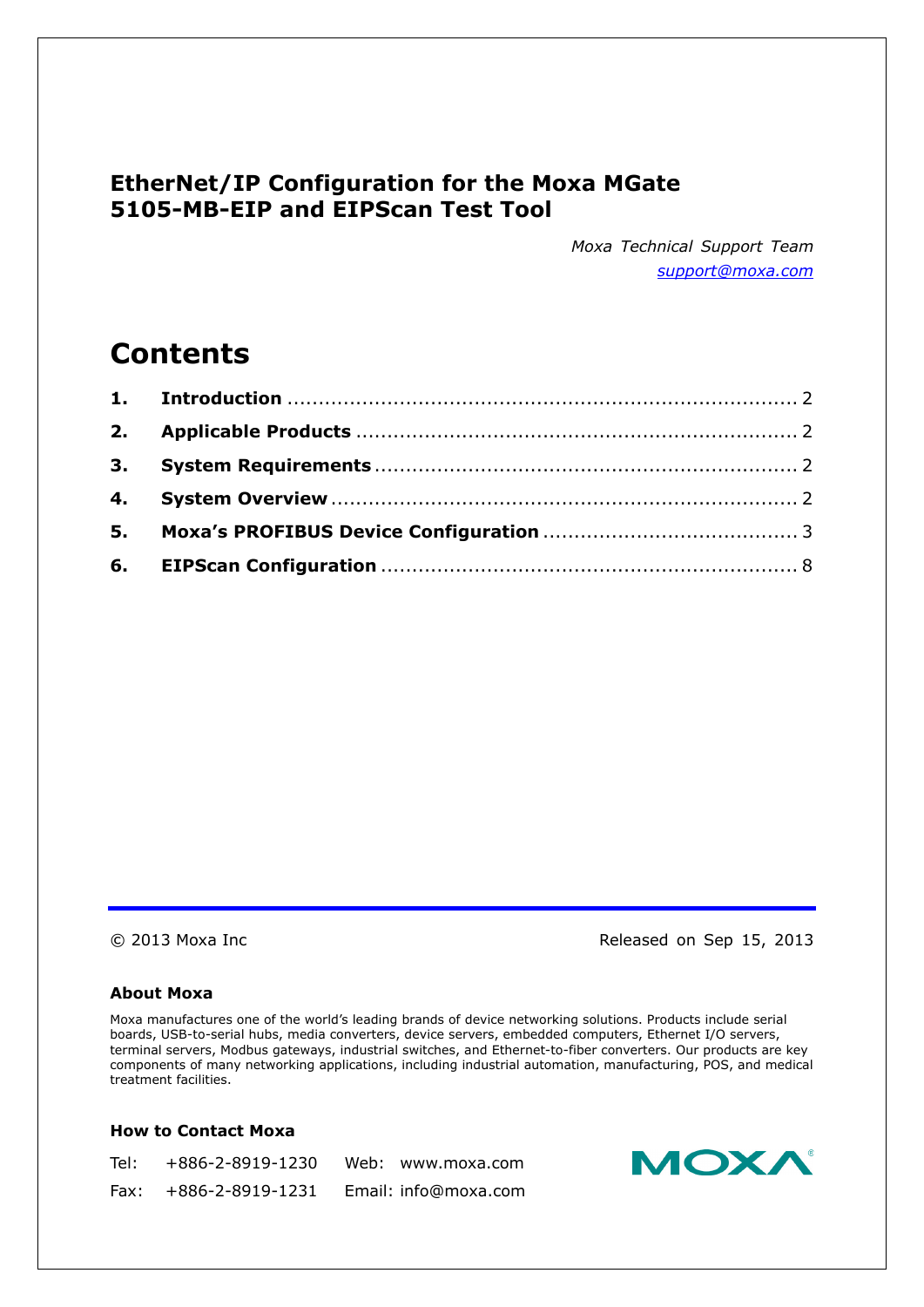## <span id="page-1-0"></span>**1. Introduction**

This document describes the configuration of a Moxa MGate gateway as an EtherNet/IP adapter for the EtherNet/IP side and the EIPScan Test tool as an EtherNet/IP scanner. For the Modbus TCP side, connect a simulator Modsim32 as a Modbus TCP slave with 8 digital inputs and 8 digital outputs.

# <span id="page-1-1"></span>**2. Applicable Products**

| <b>Product Line</b> | Model Name          |
|---------------------|---------------------|
| MGate 5000 series   | MGate 5105-MB-EIP   |
|                     | MGate 5105-MB-EIP-T |

# <span id="page-1-2"></span>**3. System Requirements**

| <b>Description</b>                        | Model / File Name | <b>Version</b> |
|-------------------------------------------|-------------------|----------------|
| <b>EIPScan Test Tool</b>                  |                   | 1.22           |
| Modsim32                                  |                   | 4.A00          |
| Moxa EtherNet/IP to Modbus gateway        | MGate 5105-MB-EIP | 1.1            |
| Software utility to configure Moxa device | MGate Manager     | 1.8            |

# <span id="page-1-3"></span>**4. System Overview**

In this document, we use the MGate 5105-MB-EIP to illustrate. The system architecture is shown below.

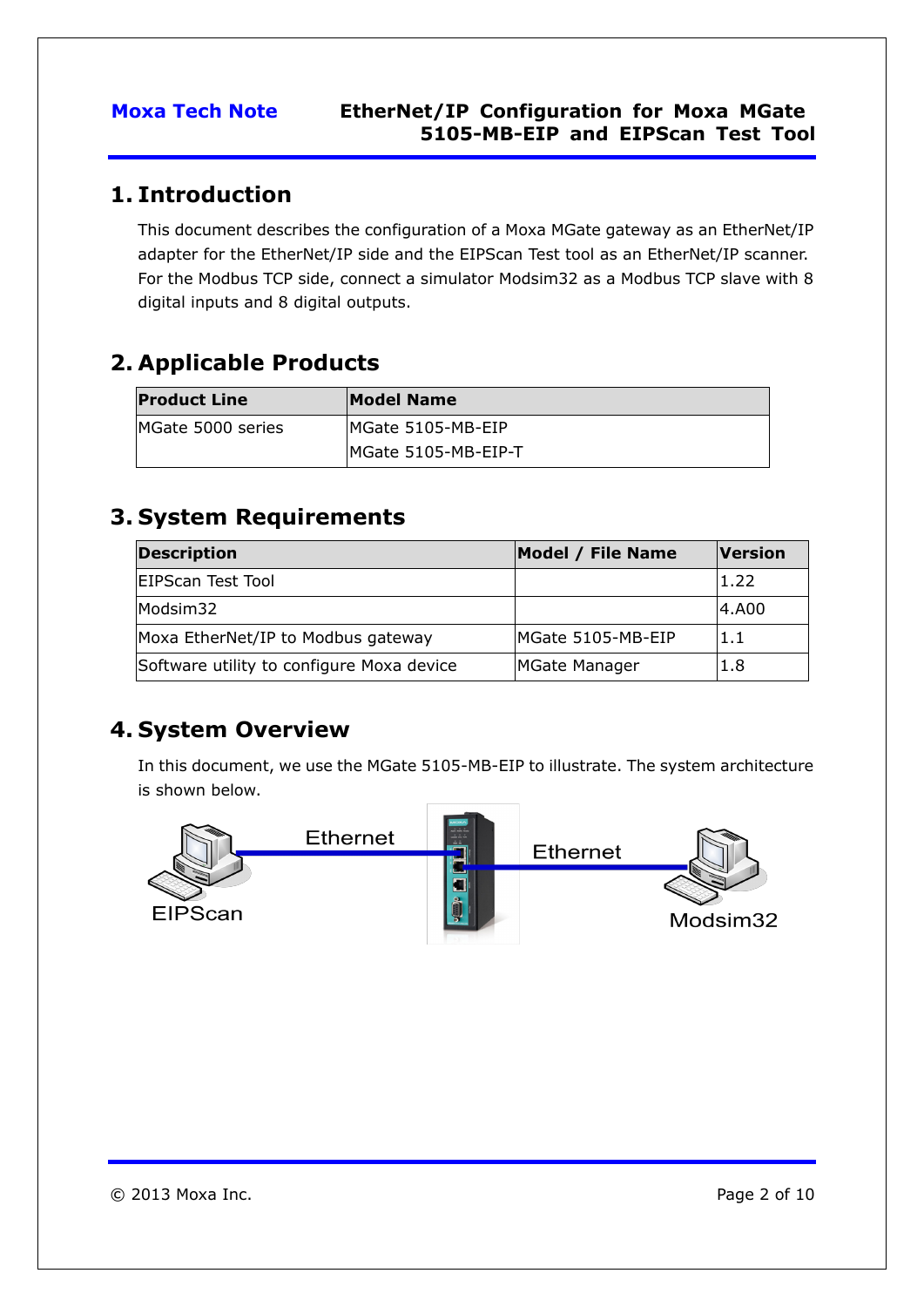## <span id="page-2-0"></span>**5. Moxa's PROFIBUS Device Configuration**

### **5.1. Device configuration with MGate Manager**

5.1.1. Start MGate Manager and **Search** for the Moxa MGate 5105-MB-EIP.



5.1.2. Select the target device and click the **Configuration** button to configure it.  $\sim$ 

| MGate 5105_153                  | MGate 5105-MB-EIP | 00:90:E8:00:01:04 | 192.168.33.10 | Locked           | Ver. 1.0 Build 13061017 |
|---------------------------------|-------------------|-------------------|---------------|------------------|-------------------------|
| Device Identification<br>Search | Device Funcy h    | Configuration     | Monitor       | ProCOM Mapping   | Import                  |
| Locate                          |                   | Load Default      | Diagnose      | Upgrade Firmware | Export                  |
|                                 |                   |                   |               |                  |                         |

When the popup password window appears, the default password is **moxa**.

| <b>Password</b>                 |  |
|---------------------------------|--|
| MGate 5105-MB-EIP 192.168.33.10 |  |
| Password                        |  |
| Cancel<br>ОК                    |  |
|                                 |  |

© 2013 Moxa Inc. Page 3 of 10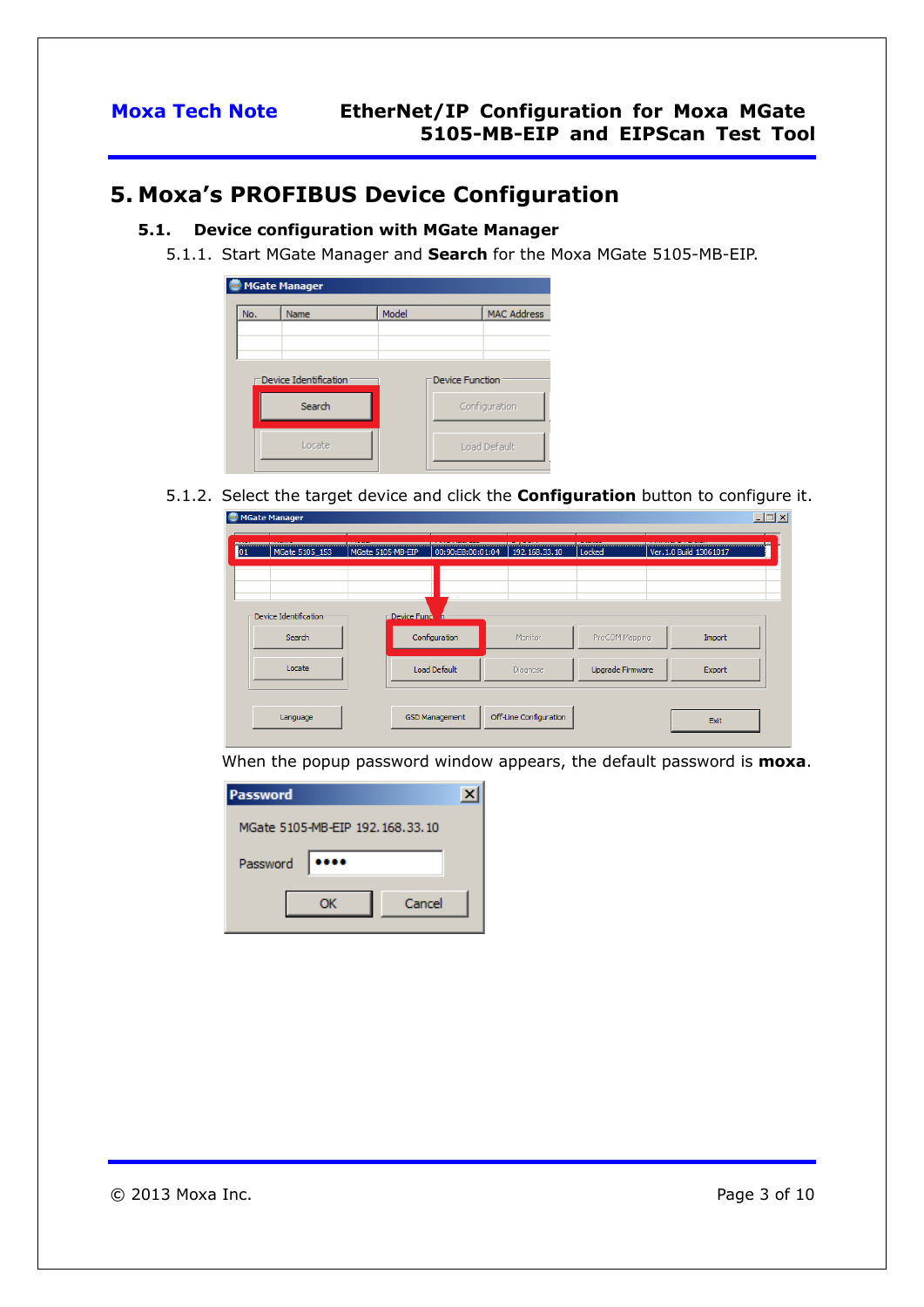5.1.3. Select the "Network" tab to configure the IP address of the MGate 5105-MB-EIP. In this example we configure it as 192.168.33.10/255.255.255.0

| Network Serial Protocol System |  |  |  |  |  |  |  |  |
|--------------------------------|--|--|--|--|--|--|--|--|
| <b>Ethernet Settings</b>       |  |  |  |  |  |  |  |  |
| Static                         |  |  |  |  |  |  |  |  |
| 192 . 168 . 33 . 10            |  |  |  |  |  |  |  |  |
| 255 . 255 . 255 . 0            |  |  |  |  |  |  |  |  |
| 0.0.0.0.0                      |  |  |  |  |  |  |  |  |
|                                |  |  |  |  |  |  |  |  |
| 0.0.0.0.0                      |  |  |  |  |  |  |  |  |
| 0.0<br>0<br>$\cdot$ 0          |  |  |  |  |  |  |  |  |
|                                |  |  |  |  |  |  |  |  |

5.1.4. Select the "Serial" tab and configure the serial parameters to match the Modbus device (the ioLogik R2110 in this example).

| Basic Network Serial Protocol System |                |
|--------------------------------------|----------------|
| Port 1                               |                |
| <b>Baud rate</b>                     | 115200 1       |
| Parity                               | ▾╎<br>None     |
| Data bit                             | 8<br>▼         |
| Stop bit                             | ▾╎<br>I1       |
| Flow control                         | None<br>▼∣     |
| <b>FIFO</b>                          | Enable         |
| <b>Interface</b>                     | <b>RS232</b>   |
| RTS on delay                         | $\theta$<br>ms |
| RTS off delay                        | $\circ$<br>ms  |

© 2013 Moxa Inc. Page 4 of 10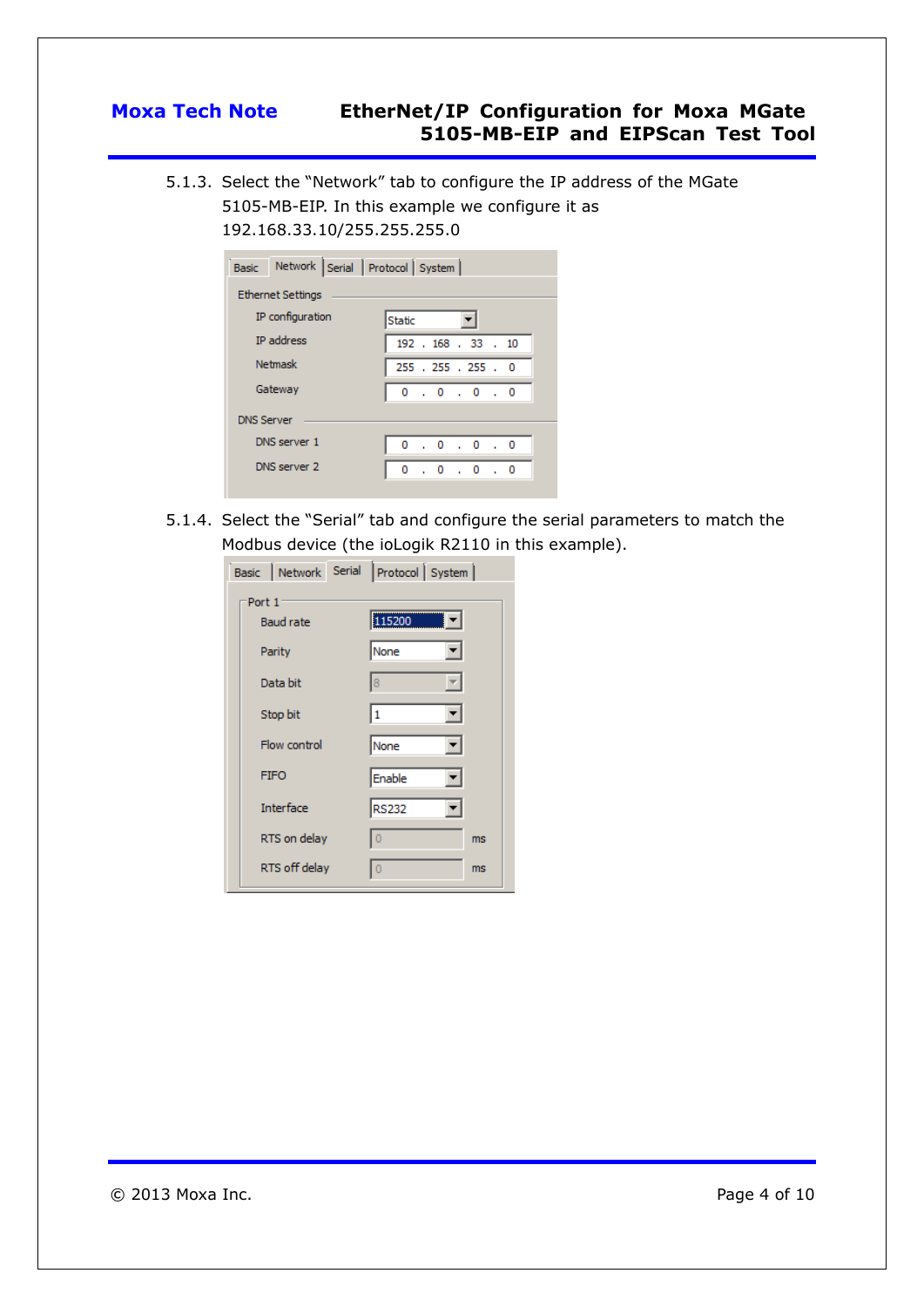5.1.5. Select the "Protocol" tab to configure the protocol conversion settings. The first sub-tab ("Protocol Conversion") indicates which protocols are going to be converted. For this demo, we chose **EtherNet/IP <-> Modbus RTU/ASCII**.



5.1.6. Change to the "EtherNet/IP" tab to configure EtherNet/IP settings. In this Demo, the Allen-Bradley PLC is the EtherNet/IP Scanner, so we choose **Adapter** for MGate 5105-MB-EIP and use **Automatic** for I/O data size configuration, which means that the MGate 5105-MB-EIP will do the I/O data mapping for us.

| Protocol System<br>Network Serial<br><b>Basic</b> |                                                                |  |  |  |
|---------------------------------------------------|----------------------------------------------------------------|--|--|--|
| Protocol Conversion                               | EtherNet/IP   Modbus RTU/ASCII   Modbus TCP   I/O Data Mapping |  |  |  |
|                                                   |                                                                |  |  |  |
| Mode selection                                    | Adapter                                                        |  |  |  |
| Adapter Settings                                  |                                                                |  |  |  |
| I/O data size configuration                       | Automatic                                                      |  |  |  |

5.1.7. Change to the "Modbus RTU/ASCII" tab to configure Modbus RTU/ASCII settings, since in this demo we use a Modbus RTU device. Refer to the ioLogik R2110 User's Manual, which indicates how to read the DI status from the ioLogik R2110 and write the DO status to the ioLogik R2110. Configure the two Modbus commands on this tab.

Click the **Add** button to add Command1.

| Network Serial<br><b>Basic</b>      |             | Protocol | System |  |                                                  |            |                   |          |          |
|-------------------------------------|-------------|----------|--------|--|--------------------------------------------------|------------|-------------------|----------|----------|
| Protocol Conversion   EtherNet/IP   |             |          |        |  | Modbus RTU/ASCII   Modbus TCP   I/O Data Mapping |            |                   |          |          |
| Mode selection<br><b>RTU Master</b> |             |          |        |  |                                                  |            |                   |          |          |
| Master Settings                     |             |          |        |  |                                                  |            |                   |          |          |
| Initial delay                       |             | 0        |        |  | ms                                               | Max. retry |                   | 3        |          |
| Response timeout                    |             |          | 1000   |  | ms.                                              |            | Inter-frame delay | 0        | ms       |
| Inter-character timeout             |             | 0        |        |  | ms.                                              |            |                   |          |          |
| <b>Index</b>                        | <b>Name</b> | Slave ID | Fu     |  | Address/Quantity                                 |            | <b>Trigger</b>    | Poll Int | Endian S |
|                                     |             |          |        |  |                                                  |            |                   |          |          |
|                                     |             |          |        |  |                                                  |            |                   |          |          |
|                                     |             |          |        |  |                                                  |            |                   |          |          |
|                                     |             | Add      |        |  | Modify                                           |            | Remove            |          |          |

© 2013 Moxa Inc. Page 5 of 10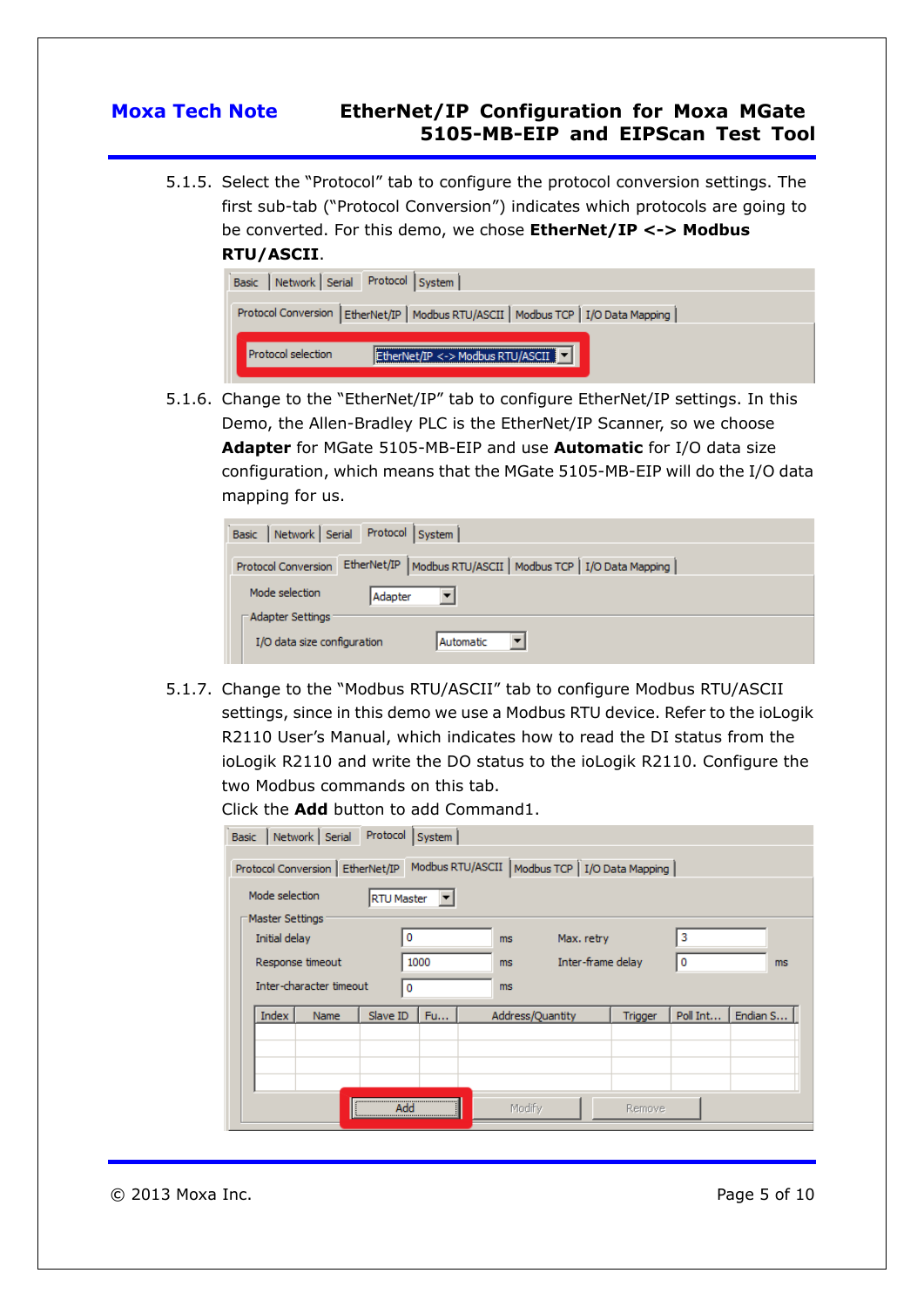| <b>Modbus Command</b>  | $\boldsymbol{\mathsf{x}}$   |
|------------------------|-----------------------------|
| Name                   | Command1                    |
| Slave IP address       | Port<br>502<br>192.168.33.1 |
| Slave ID               | 1                           |
| Function               | 02 - Read discrete inputs   |
| Trigger                | Cyclic                      |
| Poll interval          | 1000<br>ms                  |
| Endian swap            | None                        |
| Read starting address  | 0                           |
| Read quantity          | 8                           |
| Write starting address | $\circ$                     |
| Write quantity         | $\overline{0}$              |
| <b>OK</b>              | Cancel<br>Help              |

Command1 is for reading the DI status from Modsim32. Click **OK** to add the command.

Command2 is for writing the DO status to Modsim32. Click **OK** to add the command.

| <b>Modbus Command</b>  | $\vert x \vert$                        |
|------------------------|----------------------------------------|
| Name                   | Command <sub>2</sub>                   |
| Slave IP address       | Port<br>502<br>$192$ $.168$ $.33$ $.1$ |
| Slave ID               | $\mathbf{1}$                           |
| Function               | 15 - Write multiple coils              |
| <b>Trigger</b>         | Cyclic                                 |
| Poll interval          | 1000<br>ms                             |
| Endian swap            | None                                   |
| Read starting address  | $\Omega$                               |
| Read quantity          | 10                                     |
| Write starting address | 0                                      |
| Write quantity         | 8                                      |
| <b>OK</b>              | Cancel<br><b>Help</b>                  |

© 2013 Moxa Inc. 2013 Moxa Inc.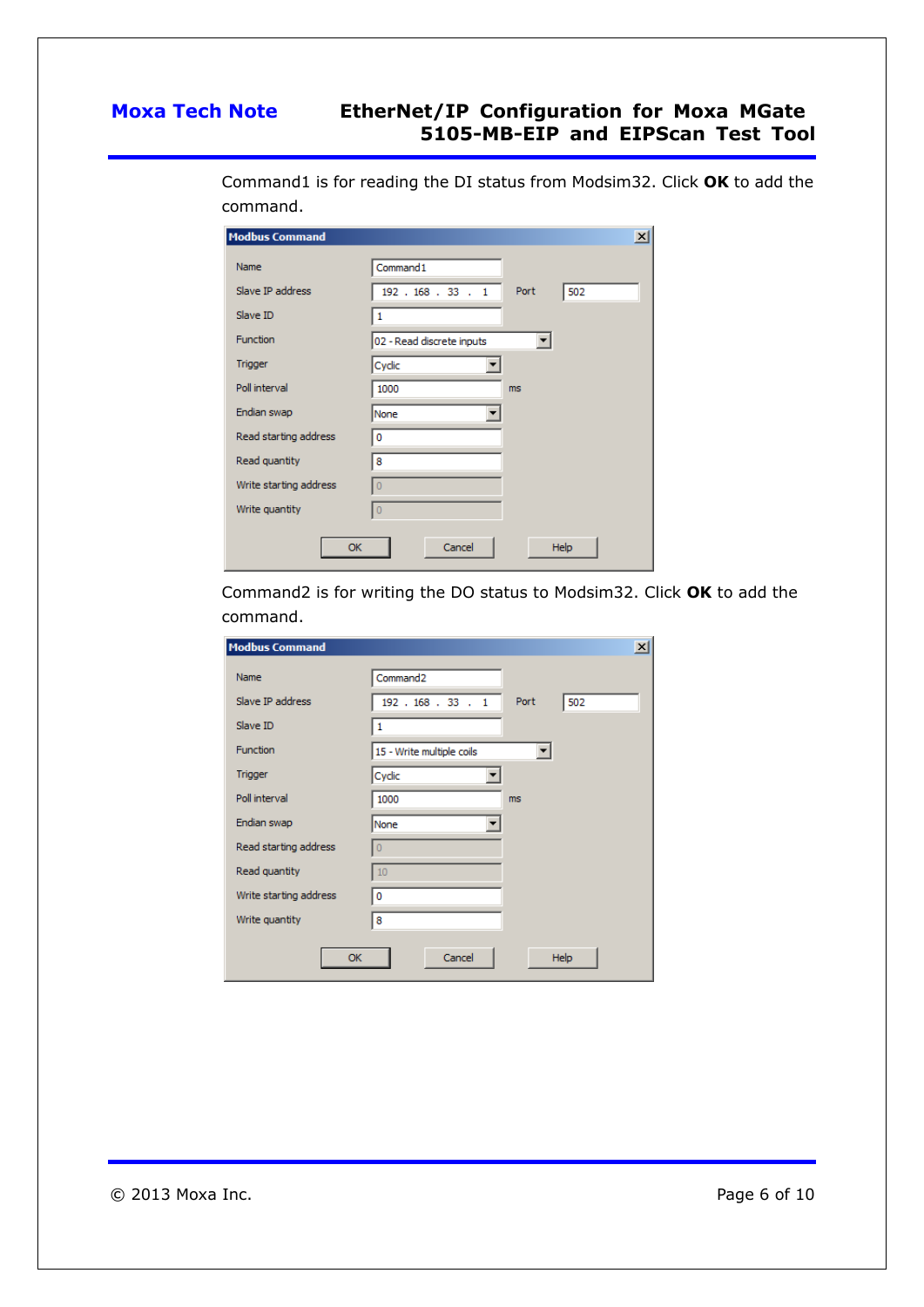5.1.8. Return to the "Modbus TCP" tab to see a summary of the commands that we added.

| Master Settings<br>0<br>Initial delay<br>Max. retry<br>ms<br>1000<br>Response timeout<br>ms. | з                                                       |
|----------------------------------------------------------------------------------------------|---------------------------------------------------------|
|                                                                                              |                                                         |
|                                                                                              |                                                         |
| Slave IP Address<br>Index<br>Sla<br>Fu<br>Name                                               | Address/Quantity<br>Poll In<br>Endi<br>Trigger          |
| 192.168.33.1:502<br>1<br>2<br>Comm<br>1                                                      | Read register 0, Qu<br>Cyclic<br>1000<br>N <sub>t</sub> |
| 2<br>192.168.33.1:502<br>1<br>15<br>Comm                                                     | Write register 0, Qu<br>Cyclic<br>1000<br>N.            |

5.1.9. Next click **OK** to save the new configurations. The MGate 5105-MB-EIP will restart automatically and start using the new settings.

| <b>Configuration</b> |                   |             |              |
|----------------------|-------------------|-------------|--------------|
|                      |                   | EtherNet/IP | Oł<br>Cancel |
|                      | MGate 5105-MB-EIP |             |              |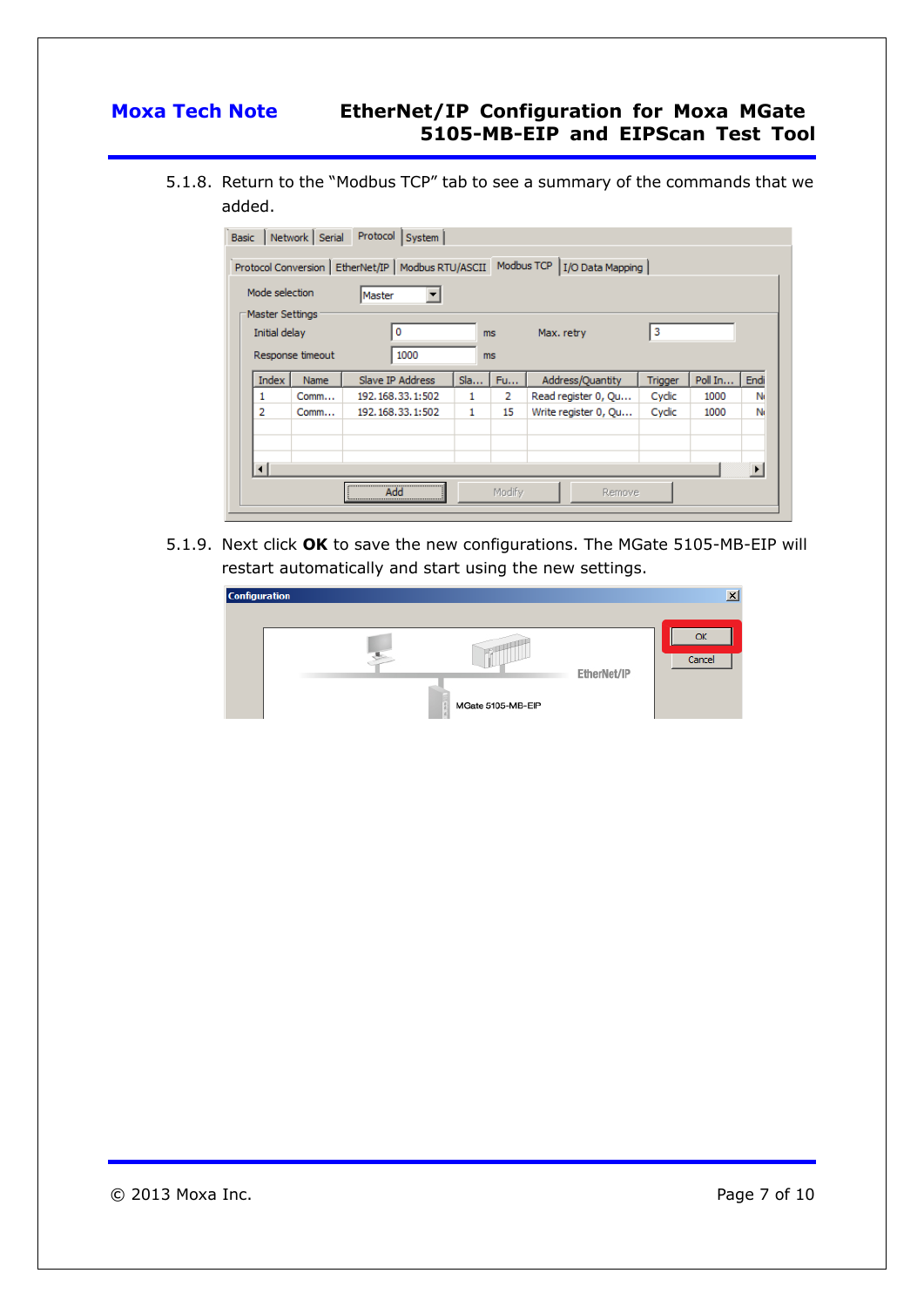## <span id="page-7-0"></span>**6. EIPScan Configuration**

### **6.1. Using the EIPScan Test Tool**

6.1.1. To use the EIPScan Test Tool, click **Start**  $\rightarrow$  **All Programs**  $\rightarrow$  **EIPScan Test Tool EIPScan Test Tool**. The main window should open, as shown below:

| EEIPScan - Untitled                                                                                                                                                                                                                                                                                                                                                                                                                                                                                   | $L = x$                                                                                                                                                                          |
|-------------------------------------------------------------------------------------------------------------------------------------------------------------------------------------------------------------------------------------------------------------------------------------------------------------------------------------------------------------------------------------------------------------------------------------------------------------------------------------------------------|----------------------------------------------------------------------------------------------------------------------------------------------------------------------------------|
| File View Request I/O Stack Device / IO Module License Help<br>$\begin{array}{c} \square \mathcal{L} \square \mathcal{L} \square \mathcal{L} \end{array}$                                                                                                                                                                                                                                                                                                                                             |                                                                                                                                                                                  |
| Target<br>Network Path<br>192.168.34.12<br>$\overline{\phantom{a}}$<br>Adapter<br>-Request (all fields are in hex) -<br>Request Type General CIP Message<br>▼<br>$(\text{None})$<br>Predefined:<br>Class (hex)<br>Service (hex)<br>le<br>Attribute<br>Instance (hex)<br>Member<br>Symbol Tag<br>Request Data. Each byte is a $2$ char hex value, separated by a space $(i.e.\,0a\,26\,f9).$<br>$\frac{1}{\sqrt{2}}$<br>Response<br>Response Size (decimal)<br>$\triangle$<br>$\overline{\phantom{0}}$ | EIPScan Test Tool<br>s<br>Host: 192.168.34.12<br><b>Add Device</b><br><b>Browse Network</b><br><b>Configure Assembly</b><br>$\vee$ Run mode<br>Short I/O<br>$\blacktriangleleft$ |
| बोस्∖∪смм ∕<br>$\vert$<br>$\vert$                                                                                                                                                                                                                                                                                                                                                                                                                                                                     |                                                                                                                                                                                  |
| Message<br>Timestamp<br>EIPScan is online<br>19:02:23:591                                                                                                                                                                                                                                                                                                                                                                                                                                             |                                                                                                                                                                                  |
| Ready                                                                                                                                                                                                                                                                                                                                                                                                                                                                                                 |                                                                                                                                                                                  |

6.1.2. Right click on the right hand side window and choose Add Device.



6.1.3. Next, input the IP address of the MGate 5105-MB-EIP. For this example, we use 192.168.33.10. Click **OK** to proceed.

| <b>Add New Device</b> |                                     |        |
|-----------------------|-------------------------------------|--------|
|                       | • IP Address:   192 . 168 . 33 . 10 |        |
| Host Name:<br>n       |                                     | Cancel |
|                       |                                     |        |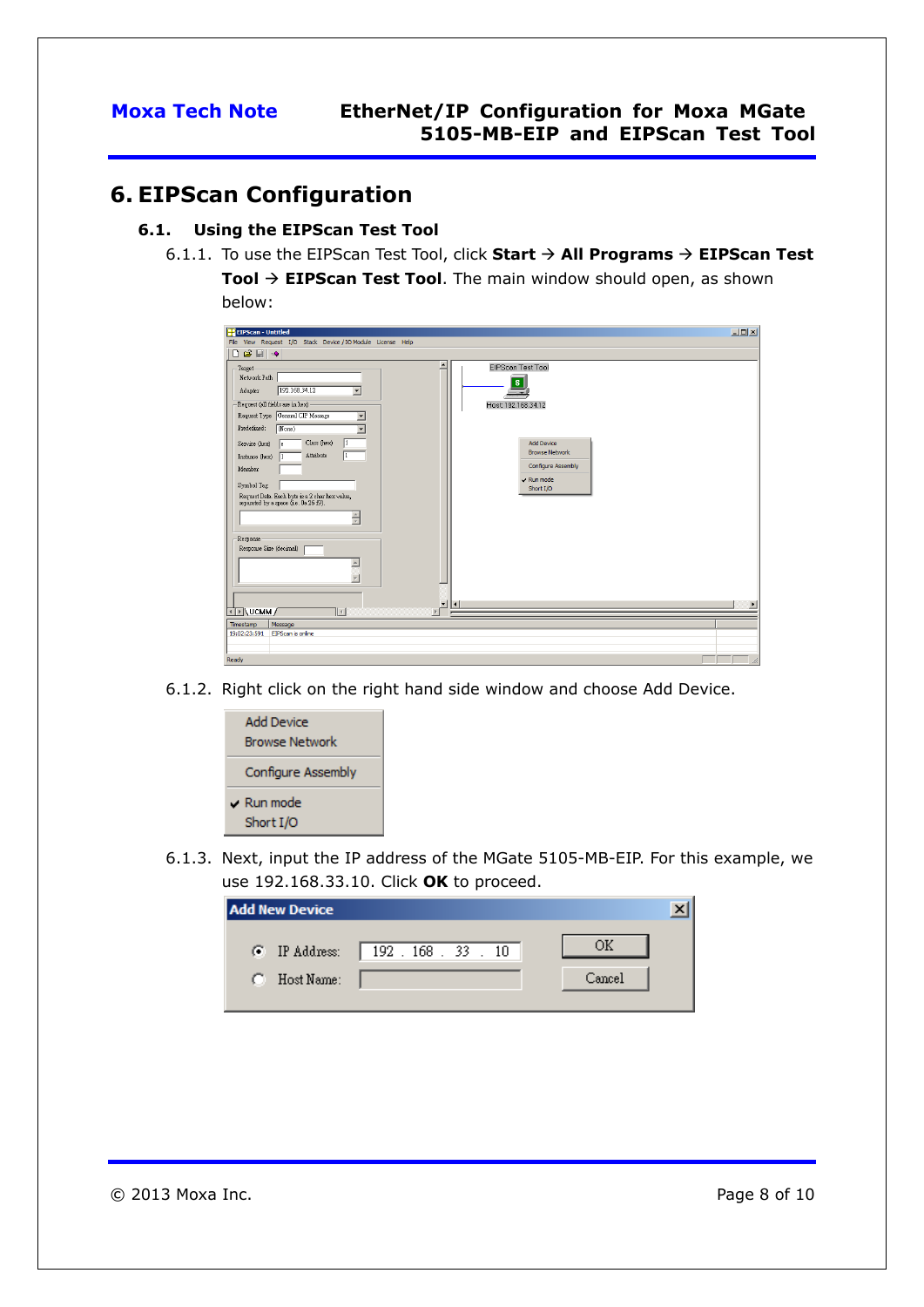6.1.4. A new EtherNet/IP device will be shown on the network. Right click on the new device and choose **Add Class1 Connection** to communicate with the MGate 5105-MB-EIP.

| EIPScan Test Tool<br>Host: 192.168.34.12<br>EtherNet/IP Adapter |                                                                                                                                 |  |  |
|-----------------------------------------------------------------|---------------------------------------------------------------------------------------------------------------------------------|--|--|
| 192.168                                                         | Add Device / IO Module<br>Remove Device                                                                                         |  |  |
|                                                                 | Add Class 1 Connection<br>Add Class3 Connection<br><b>Get Connection Properties</b><br>Remove Connection                        |  |  |
|                                                                 | <b>Start Class 1 Auto Test</b><br>Stop Class1 Auto Test<br>Queue Incoming Class1 Auto Test<br>Unqueue Incoming Class1 Auto Test |  |  |
|                                                                 | Start Class 1 Output Test<br>Stop Class1 Output Test                                                                            |  |  |
|                                                                 | Set Data Transfer Source<br>Set Data Transfer Destination                                                                       |  |  |

6.1.5. Configure the major parameters as below:

 $O \rightarrow T$ : Connection Point: **100** Data size: 1 (in this example)  $T \rightarrow 0$ : Connection Point: **110** Data size: 1 (in this example) And then click **OK**.